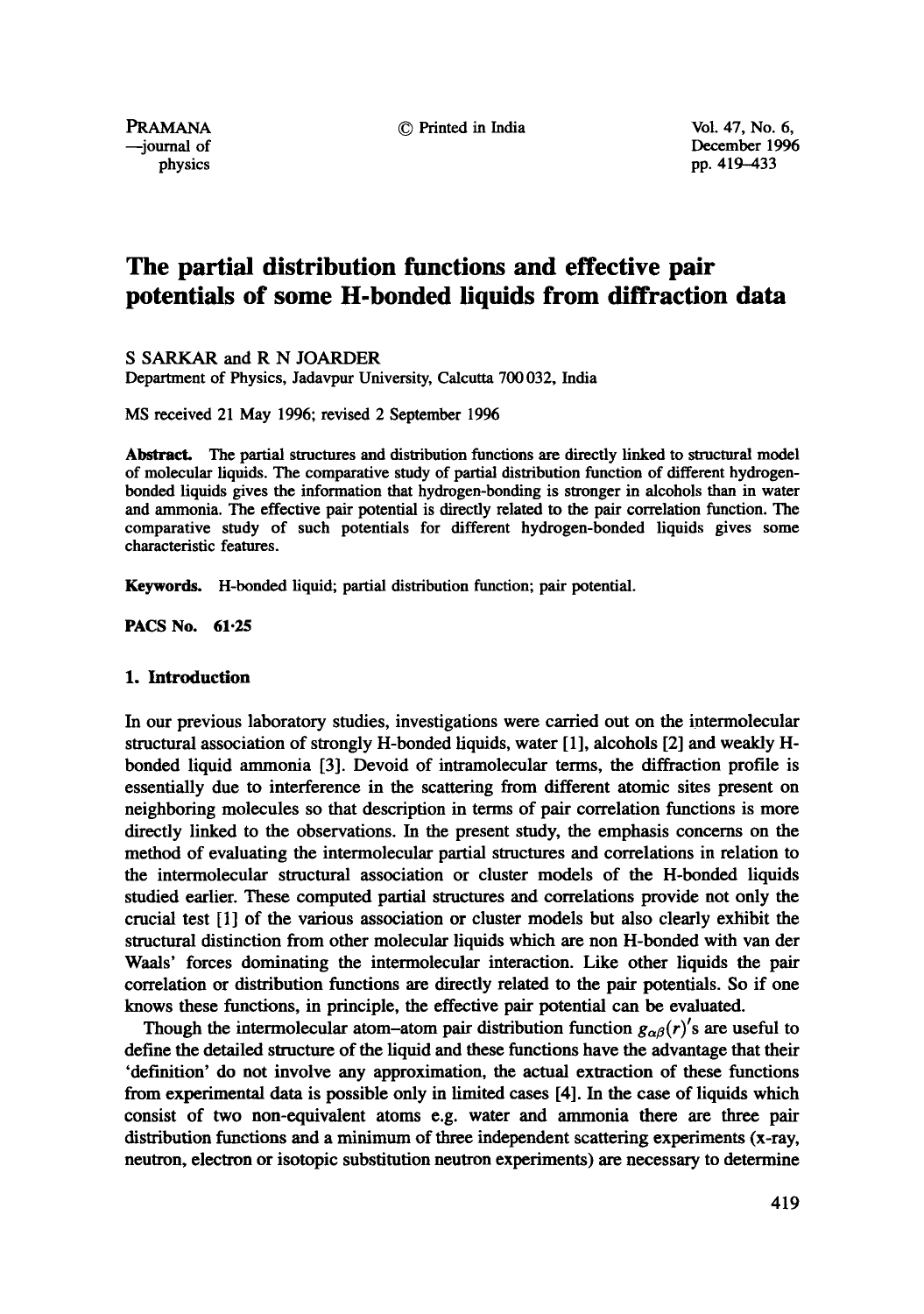these distribution functions. The number rapidly increases for molecules with more than two non-equivalent atoms e.g. methanol or acetonitrile [5, 6]. Many organic liquids of considerable importance consist of three or more atomic species, a full description in terms of  $g_{\alpha\beta}(r)$  becomes extremely difficult.

The intermolecular atomic site-site pair distribution functions are also obtainable in Monte Carlo (MC) or molecular dynamics (MD) simulations based on effective pair potential models of H-bonded liquids [7]. However, a direct comparison of the partial  $g_{\alpha\beta}(r)$  functions with experimentally evaluated values will give a proper test of the potential model [8] used in computation. Evidently the success of this method depends on the modelling of the potential function which itself is a problem for large H-bonded molecules.

In the light of such a situation, the present approach is relevant. The method is based on the assumption that on average, there exist in the liquid one or two types of distinct H-bonded clusters in dominant form. Using a combined analysis of x-ray and neutron diffraction data, we have evaluated  $[1-3]$  the center structure factors of several H-bonded liquids through geometrical cluster models. These models then readily yield the intermolecular structures and pair distribution functions. Further, the intermolecular center radial distribution function (CRDF),  $g_c(r)$  and center direct correlation function (CDCF)  $C_c(r)$  are obtained by Fourier transform of the center structure factor computed from diffraction data. These functions give the average intermolecular picture of the liquid systems with characteristic H-bonding features. From the knowledge of  $g_c(r)$  and  $C_c(r)$  it is possible to evaluate the average effective pair potentials for several H-bonded liquids using various approximate theories available in the literature [9].

### 2. Theoretical **background**

### (a) *Partial structures and correlations*

The partial structure factors [9] for a molecule containing several atom types  $\alpha$  and  $\beta$  can be expressed as

$$
a_{\alpha\beta}(k) = 1 + \rho \int (g_{\alpha\beta}(r) - 1) \exp(i\mathbf{k}.\mathbf{r}) \mathrm{d}\mathbf{r},\tag{1}
$$

where  $g_{\alpha\beta}(r)$  is defined as follows. The total radial distribution function  $g(r)$  consists of a number of independent partial distribution functions  $g_{\alpha\beta}(r)$ . In a molecular liquid, we can define atom pair distributions  $g_{\alpha\beta}(r)$  so that  $\rho g_{\alpha\beta}(r)dr$  is the number of  $\beta$  sites in a volume element dr at a distance r from an  $\alpha$  site on another molecule in a fluid of bulk number density  $\rho$ . The function  $g_{\alpha\beta}(r)$  are obtained from experimentally accessible partial structure factors  $a_{\alpha\beta}(k)$  by Fourier inversion relation, i.e.

$$
g_{\alpha\beta}(r) = 1 + \frac{1}{(2\pi)^3 \rho} \int_0^\infty (a_{\alpha\beta}(k) - \delta_{\alpha\beta}) j_0(kr) \mathrm{d}k. \tag{2}
$$

The atom-atom pair correlation functions  $h_{\alpha\beta}(r)$  are given by  $h_{\alpha\beta}(r) = g_{\alpha\beta}(r) - 1$ . In general, for molecular liquids the intermolecular distinct structure function  $H_d(k)$  which

**420 Pranmana - J. Phys., Vol. 47, No. 6, December 1996**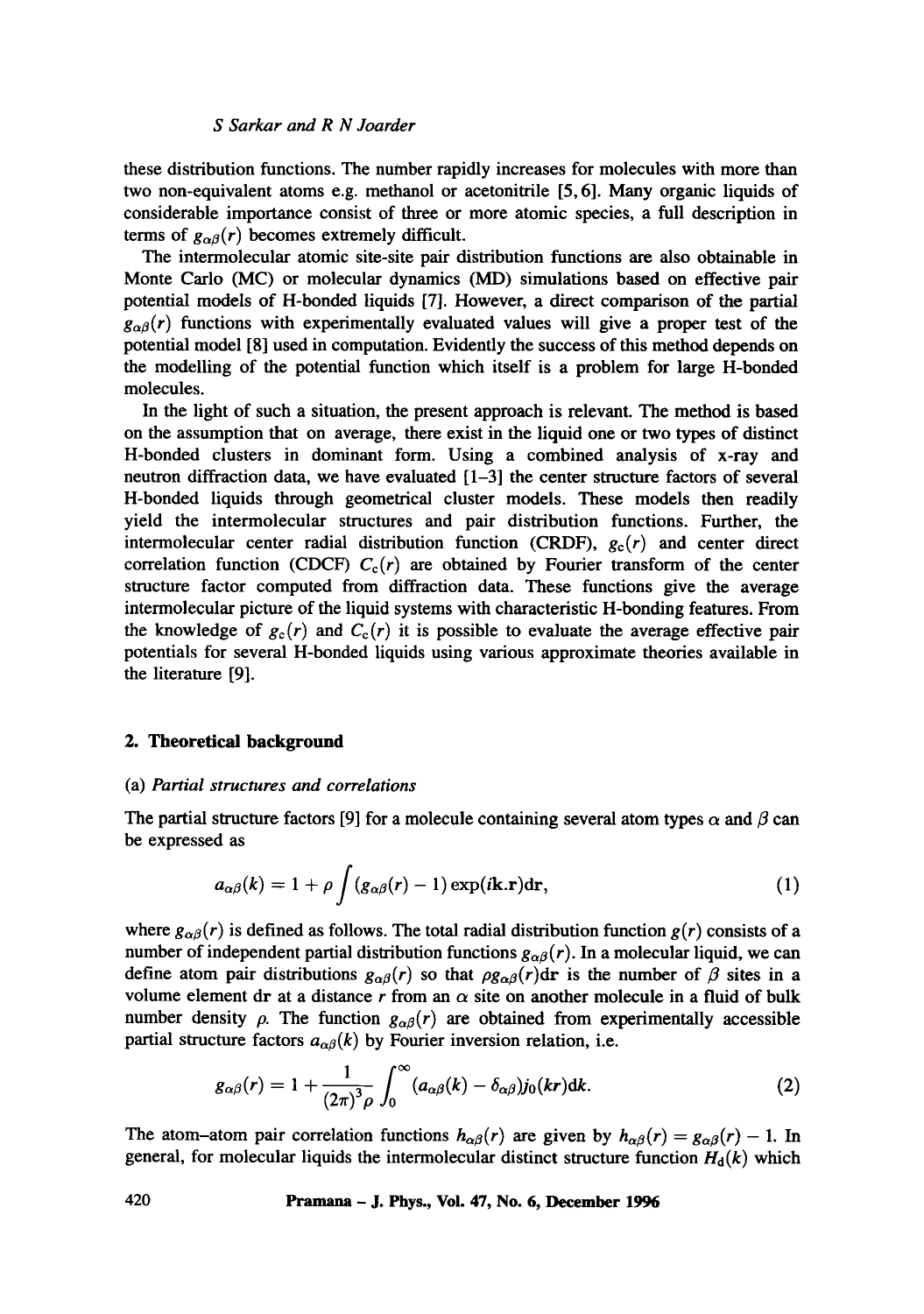is experimentally accessible contains a weighted sum of the partial functions [I0] and is written as

$$
H_{\rm d}(k) = M(k) \sum_{\alpha} \sum_{\beta} f_{\alpha} f_{\beta} H_{\alpha\beta}(k), \qquad (3)
$$

where  $f'_{\alpha}$ s are k-dependent x-ray atomic scattering factors or k independent neutron scattering lengths and  $M(k) = [\sum_{\alpha} f_{\alpha}]^{-2}$ , the summation extending over all atoms of a molecule. In (3) the partial structure function  $H_{\alpha\beta}(k) = \rho h_{\alpha\beta}(k)$  and  $\rho h_{\alpha\beta}(k) = a_{\alpha\beta}(k)$  $-\delta_{\alpha\beta}$  for  $\alpha$  site on one molecule and  $\beta$  site on another. The diffraction experiments on molecular liquids are interpreted in terms of atom-atom pair distribution functions  $g_{\alpha\beta}(r)$ . But they do not contain enough information to give the angular dependent pair distribution function.

The estimate of the number of neighboring  $\beta$  site of one molecule surrounding  $\alpha$  site of another molecule [9] is obtained by integrating  $g_{\alpha\beta}(r)$  as follows

$$
n_{\alpha\beta} = 4\pi\rho \int_0^{r_{\min}} g_{\alpha\beta}(r) r^2 dr,\tag{4}
$$

where  $r_{\min}$  is the value of the first minimum of  $g_{\alpha\beta}(r)$  distribution function.

*Partial structures and pair distribution functions via cluster model:* In ref. [1, 2] it was shown on the basis of assumptions that the liquid contains distinct molecular clusters due to H-bonding and that these clusters are orientationally uncorrelated as

$$
H_{\rm d}(k) = H_{\rm c}(k) + F_{\rm 2u}(k)[S_{\rm c}(k) - f_{\rm 3}(k) - 1], \qquad (5)
$$

where  $H_c(k)$  is the intermolecular cluster structure function defined by

$$
H_{\rm c}(k) = M(k)N_{\rm c}^{-1}\sum_{i\neq 1'}\sum_{\alpha,\beta}f_{\alpha_i}f_{\beta_{i'}}j_0(kr_{\alpha_i\beta_{i'}})\exp(-\lambda_{\alpha_i\beta_{i'}}^2k^2/2)
$$
 (5a)

with  $N_c$ , the number of molecules in a cluster,  $\alpha, \beta$  denote the atoms while 1, 1' denote molecules,  $\lambda_{\alpha_1\beta_1}$ , the root-mean-square deviation of the local instantaneous atom-atom separation distance  $r_{\alpha_1\beta_1}$ , and  $j_0(x) = x^{-1} \sin x$ .

The uncorrelated molecular form factor  $F_{2u}(k)$  is given by

$$
F_{2u}(k) = M(k) \left[ \sum_{\alpha} f_{\alpha} j_0(kr_{c_{\alpha}}) \exp(-\lambda_{c_{\alpha}}^2 k^2/2) \right]^2, \qquad (5b)
$$

where c refer to the center of a molecule.

The center structure  $S_c(k)$  of the liquid is

$$
S_{\rm c}(k) = 1 + N_{\rm m}^{-1} \sum_{1 \neq 1'} j_0(kr_{c_{\rm n'}}) \exp(-\lambda_{c_{\rm n'}}^2 k^2/2)
$$
 (5c)

with  $N_{\rm m}$  the number of molecules in the system,  $f_3(k)$ , the structure factor resulting from molecular center pairs within a cluster defined as

$$
f_3(k) = N_c^{-1} \sum_{1 \neq 1'} j_0(kr_{c_{1'}}) \exp(-\lambda_{c_{1'}}^2 k^2/2).
$$
 (5d)

**Pramana - J. Phys., Vol. 47, No. 6, December 1996 421**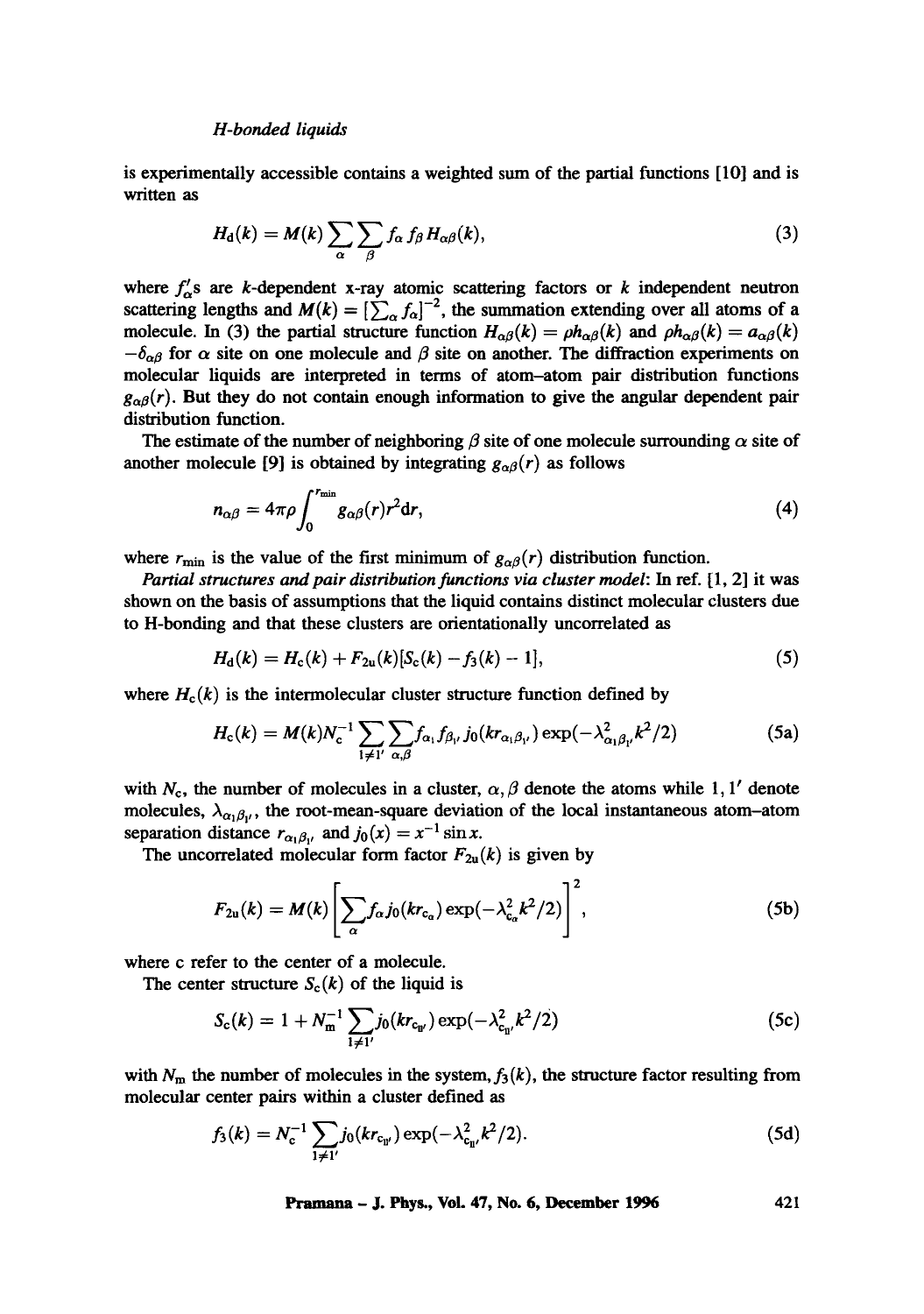We have in general  $H_c(k) \to H_d(k)$  for moderate to large k values and geometrical modelling of  $H_c(k)$  provides information about the existence of dominant molecular clusters [1-3]. Once the dominant clusters are identified it is straightforward to evaluate the partial structures and distribution functions via cluster model. In order to do that we follow the method of Orton [11] and Ohtomo *et al* [12] depicted in ref. [1]. We assume that  $H_{\alpha\beta}(k)$ 's in (3) are given by the term involving  $\alpha - \beta$  interactions from functions  $H_c(k)$  and  $F_{2u}(k)$  of (5). Thus

$$
H_{\alpha\beta}(k) = H_{\rm c}^{(\alpha\beta)}(k) + F_{2u}^{(\alpha\beta)}(k)[S_{\rm c}(k) - f_3(k) - 1],\tag{6}
$$

where

$$
H_c^{(\alpha\beta)}(k) = N_c^{-1} \sum_{l \neq 1'} \sum_{\alpha,\beta} j_0(kr_{\alpha_1\beta_{l'}}) \exp(-\lambda_{\alpha_1\beta_{l'}}^2 k^2/2)
$$
 (6a)

and

$$
F_{2u}^{(\alpha\beta)}(k)=(2-\delta_{\alpha\beta})j_0(kr_{c\alpha})j_0(kr_{c\beta})\exp[-(\lambda_{c\alpha}^2+\lambda_{c\beta}^2)k^2/2].
$$
 (6b)

The function  $g_{\alpha\beta}(r)$ 's are then given by

$$
g_{\alpha\beta}(r) = 1 + \frac{1}{2\pi^2 \rho r} \int_0^\infty k H_{\alpha\beta}(k) \sin(kr) \, \mathrm{d}k. \tag{7}
$$

Thus, a knowledge of model cluster can yield the required partial structure factors and pair distribution functions from the experimental  $H_d(k)$  data. If, however,  $S_c(k)$  is calculable theoretically, then the model cluster can generate all the partial structure factors and pair distribution functions for the given molecular system. The results of our calculations are shown in figures 1-4.

### *(b) lntermolecular center-center correlations*

The CRDF,  $g_c(r)$  and CDCF,  $C_c(r)$  are important average correlation functions between two molecules and these are obtained by Fourier inverse transform of center structure factor,  $S_c(k)$  using the standard procedure [1]. Thus

$$
g_{\rm c}(r) = 1 + \frac{1}{2\pi^2 \rho r} \int_0^\infty k[S_{\rm c}(k) - 1] \sin(kr) \mathrm{d}k \tag{8}
$$

and

$$
C_{c(r)} = \frac{1}{2\pi^2 \rho r} \int_0^\infty \frac{S_c(k) - 1}{S_c(k)} \sin(kr) \, dk. \tag{9}
$$

The accuracy of  $g_c(r)$  can be checked by evaluating the isothermal compressibility of liquid at room temperature using the compressibility equation [9]

$$
\rho k_{\rm B} T \chi_T = 1 + \rho \int [g_{\rm c}(r) - 1] \mathrm{d} r. \tag{10}
$$

The evaluation of  $C_c(r)$  is important because it is intimately related to the average intermolecular potential energy function  $\phi(r)$  [9]. The computed  $C_c(r)$ 's are shown in figure 5.

### (c) *Evaluation of effective pair potential of H-bonded liquids through diffraction data*

The center structure factors evaluated from the combined analysis of x-ray and neutron data  $[1-3]$  can be used to compute the average effective intermolecular pair potential of

### **422 Pramana - J. Phys., Vol. 47, No. 6, December 1996**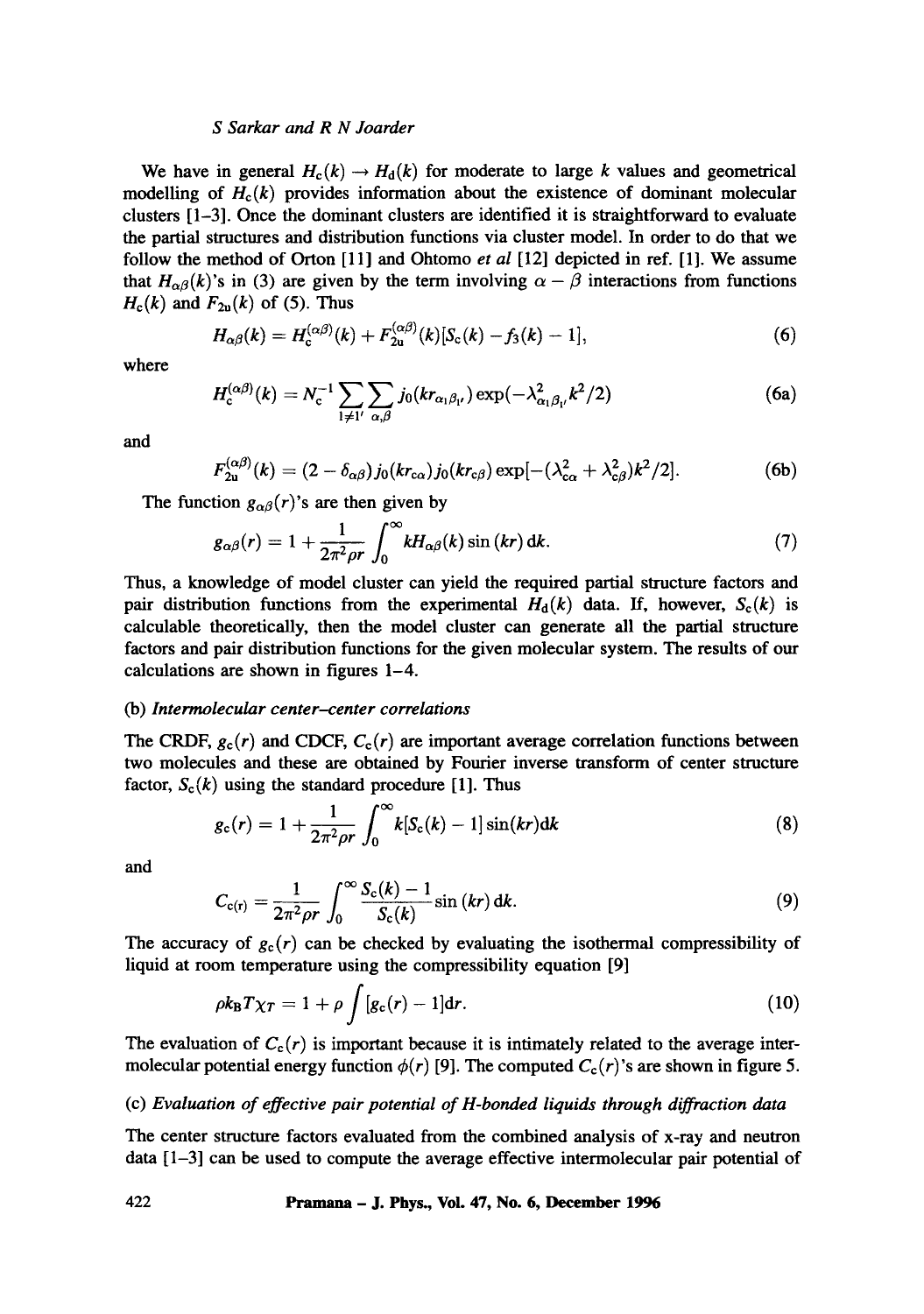

**Figure 1.**  $g_{\alpha\beta}(r)$  for liquid methanol at 25°C. -- Hexamer model,  $x \times x$  simulation results, • • • RISM results.

H-bonded liquids. In [13] average effective interrnolecular pair potential of water at room temperature was determined by modified hypernetted chain (MHNC) theory [9]. In the present case we do the computation for liquid ammonia at 4°C (weakly H-bonded) using

Pramana - J. Phys., Voi. 47, No. 6, December 1996 423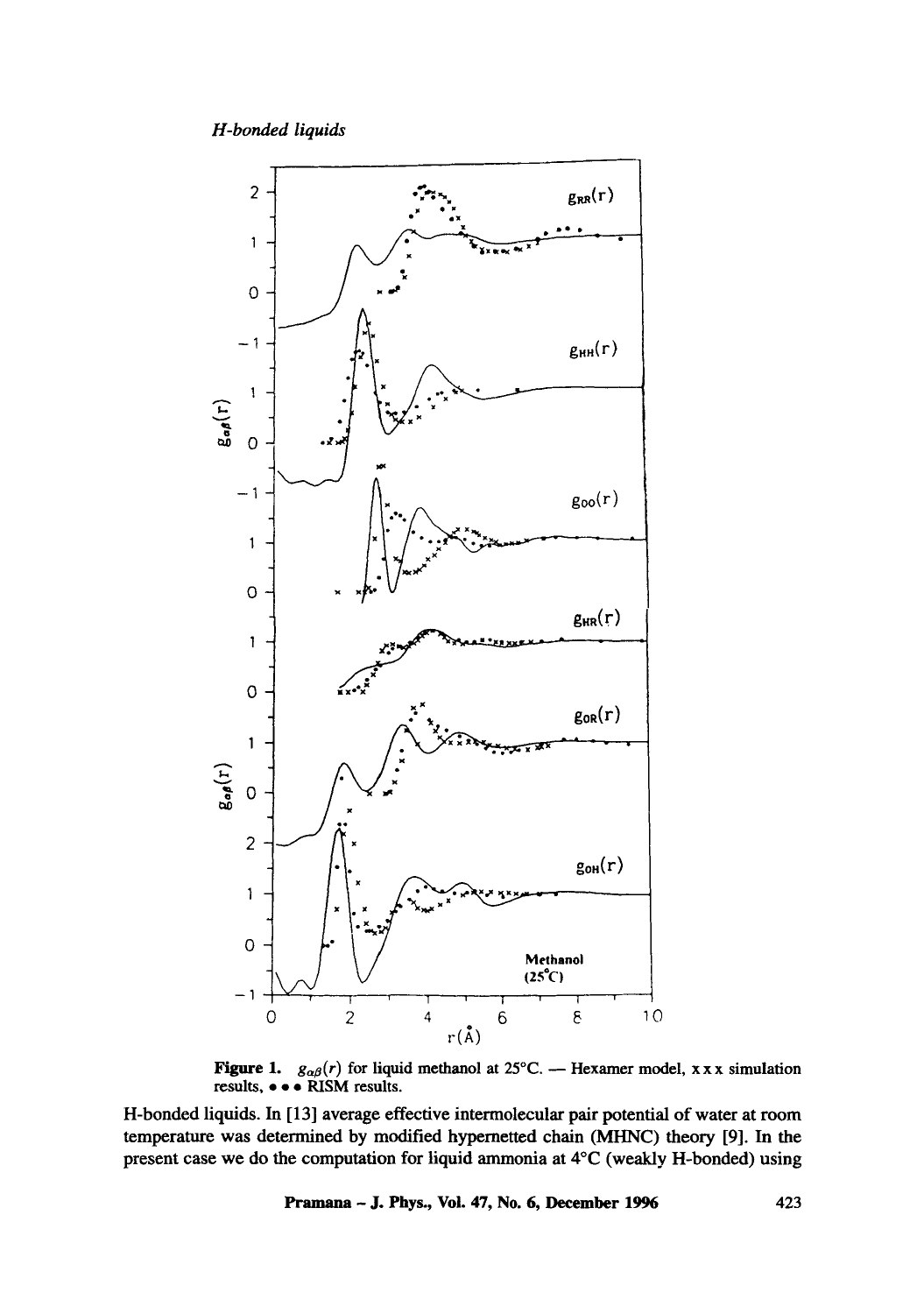

Figure 2. (a) Hexamer model  $g_{\alpha\beta}(r)$  for liquid ethanol at 25°C; (b) Hexamer model  $g_{\alpha\beta}(r)$  for liquid tert-butanol at 26°C.

the same procedure to bring out the characteristic difference from room temperature water (strongly H-bonded). The MHNC [9] theory of Rosenfeld and Ashcroft is known to be very accurate, quite universal in applications and many recent calculations are based on this theory [14].

The assumption of the existence of an effective pair potential,  $\phi_{\text{eff}}(r)$  allows one to write the pair distribution function  $g(r)$  as

$$
g(r) = \exp[-\beta\phi_{\rm eff}(r) + h(r) - C(r) + B(r)], \qquad (11)
$$

where  $h(r) = g(r) - 1$ ,  $C(r)$  and  $B(r)$  are respectively the DCF and the 'Bridge function'. We have  $g(r)$  and  $C(r)$  obtainable from center structure factor data.  $B(r)$  is not known. It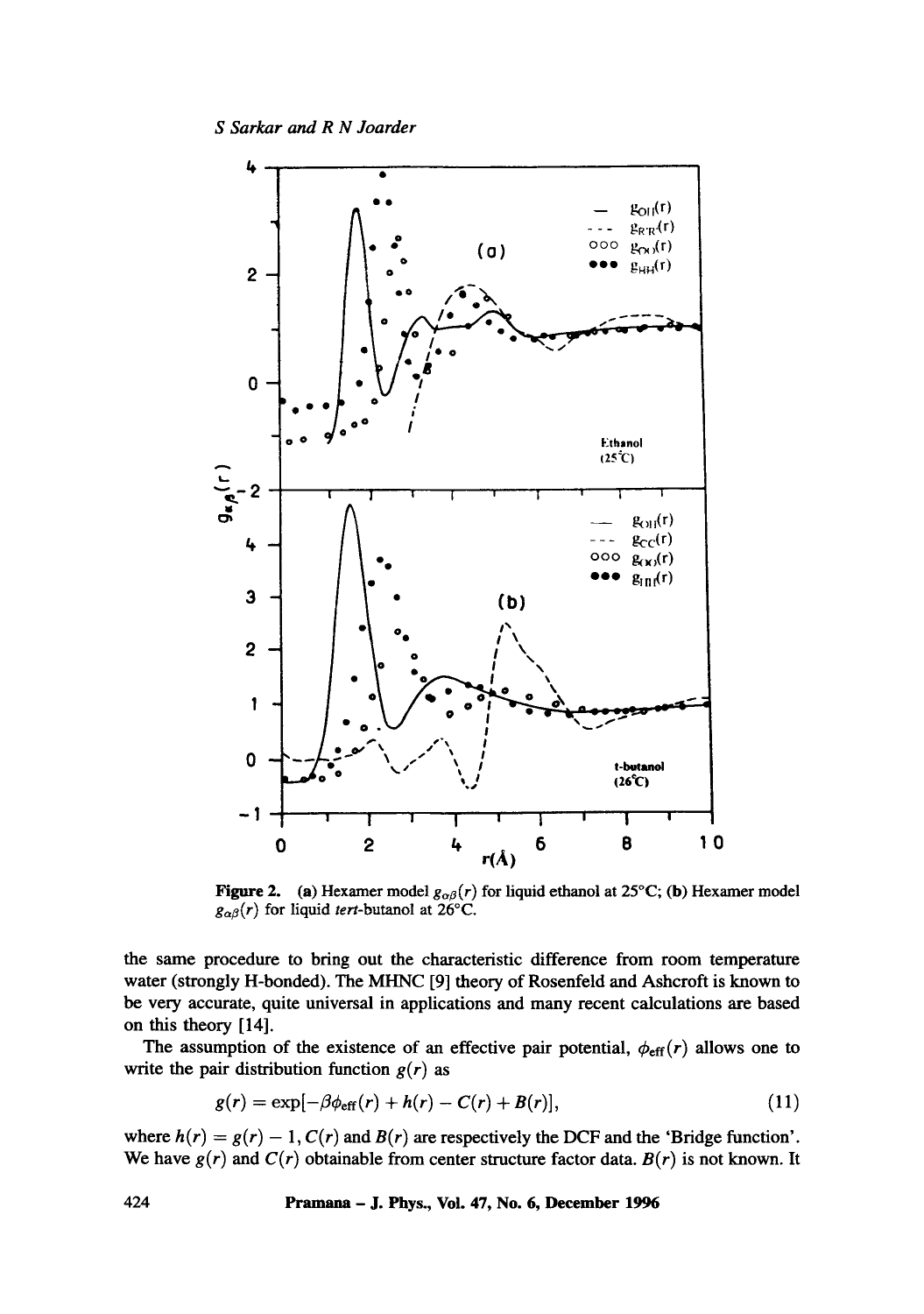

**Figure 3.**  $g_{\alpha\beta}(r)$  for liquid ammonia at 4°C. ——————— Symmetrical model, xxx  $g_{NN}(r)$  from Narten;  $\circ \circ \circ$  simulation results,  $\cdot \cdot \cdot \cdot$  - experimental results.

is however known that for small  $r, B(r) \cong B_{hs}(r)$  where  $B_{hs}(r, \eta)$  is the Bridge function of hard sphere system with a packing density  $\eta$ . For large r, since  $C(r) \sim -\beta \phi_{\text{eff}}(r)$  it is easy to show that

$$
B(r) \cong B_{\rm hs}(r,\eta) + \frac{1}{2}[h^2(r) - h_{\rm hs}^2(r)]. \tag{12}
$$

In the MHNC for all r one assumes  $B(r)$  to be equal to  $B_{\text{hs}}(r, \eta)$  with packing density  $\eta$ given by the Lado criterion [15]

$$
\int [g(r) - g_{\rm hs}(r,\eta)] \frac{\partial B_{\rm hs}(r,\eta)}{(\partial \eta)} \, \mathrm{d}r = 0. \tag{13}
$$

Thus, in the MHNC  $\phi_{\text{eff}}(r)$  is given by

$$
\phi_{\text{eff}}(r) = -k_{\text{B}}T[\ln g(r) + C(r) - h(r) - B_{\text{hs}}(r,\eta)]. \qquad (14)
$$

The computed  $\phi_{\text{eff}}(r)$  for liquid ammonia (4°C) is shown in figure 6 together with the result for water at room temperature [13]. For comparison we depict the results too for other approximate theories e.g., hypernetted chain (HNC) and Percus-Yeivick (PY) [9].

**Pramana - J. Phys., Vol. 47, No. 6, December 1996 425**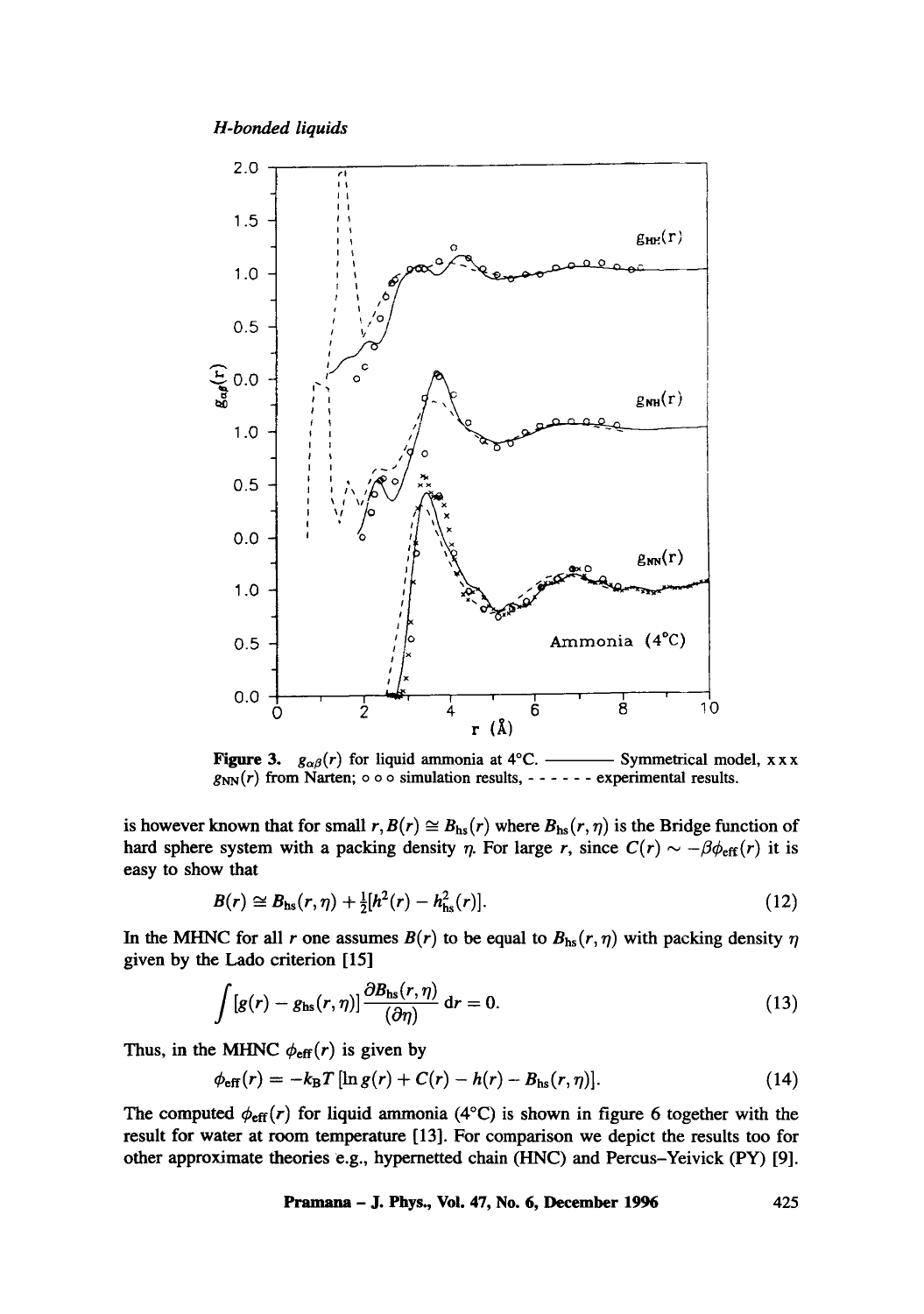

Figure 4a, b.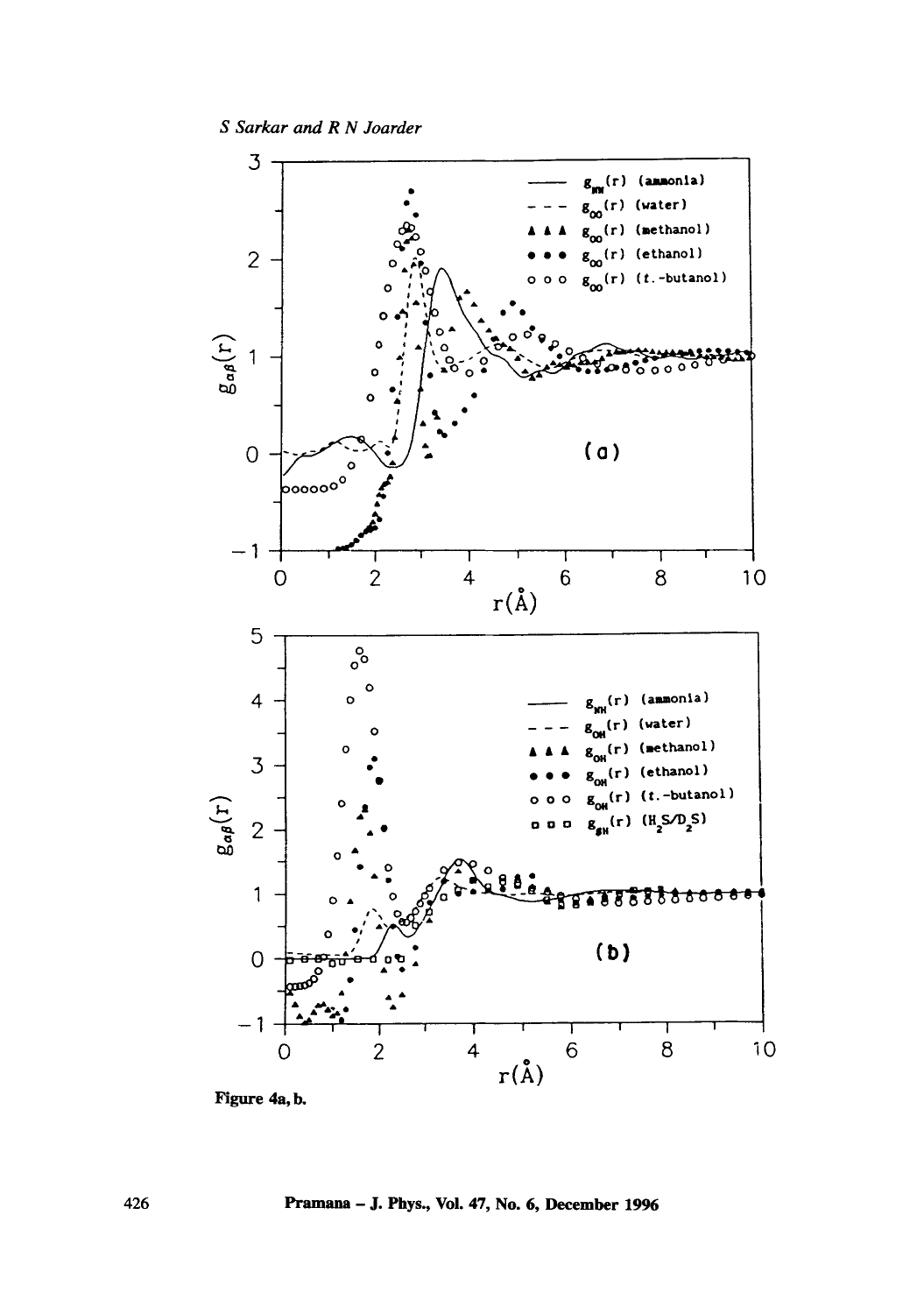

Figure 4. (a)  $g_{OO}(r)/g_{NN}(r)$  for different H-bonded liquids; (b)  $g_{OH}(r)/g_{NH}(r)$  for different H-bonded liquids; (c)  $g_{HH}(r)$  for different H-bonded liquids.

Thus expressions are

$$
HNC: \phi_{eff}(r) = k_B T[g(r) - \ln g(r) - C(r) - 1],
$$
\n(15)

$$
PY: \phi_{eff}(r) = k_B T \ln \left[ 1 - \frac{C(r)}{g(r)} \right]. \tag{16}
$$

The mean spherical approximation (MSA) for the pair distribution function of the system of particles with impenetrable hard cores was proposed by Lebowitz and Percus [16]. For large r,  $\phi_{\text{eff}}(r)$  through MSA is known to be very accurate [17] and gives better results than HNC and PY theories. In MSA,

$$
\phi_{\rm eff}(r) = -k_{\rm B}TC(r) \qquad \text{for large } r. \tag{17}
$$

# **3. Results and discussions**

Water is a prototype of H-bonded liquid and its partial structures and distribution functions have been obtained in details through the cluster model in [1]. In this communication we discuss the cases of three alcohols and ammonia which are also Hbonded liquids. The results for water at room temperature are also shown for comparison. Using hexamer closed chain cluster models as predicted in [1] for liquid methanol, ethanol, tert-butanol and heptamer symmetrical cluster model as proposed in [2] for liquid ammonia, we have calculated the cluster structure functions  $H_c(k)$  and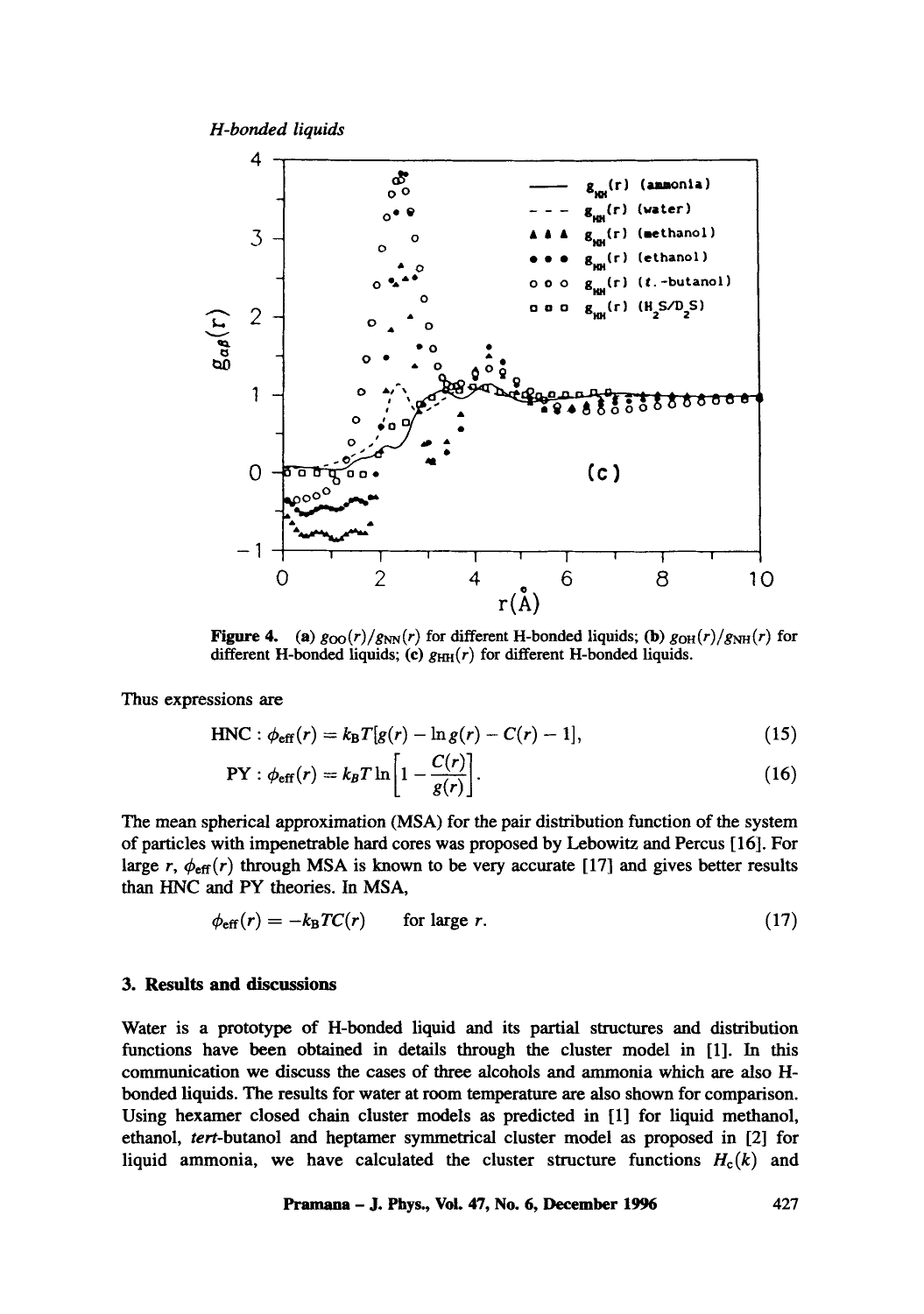

**Figure 5.**  $C_c(r)$  for different H-bonded liquids.

uncorrelated form factor  $F_{2u}(k)$  involving interaction of  $\alpha$  and  $\beta$  atoms. Using (6) we have then evaluated the partial structure functions using previously evaluated  $S_c(k)$  and  $f_3(k)$  values.

Methanol has three non-equivalent sites  $R(\equiv CH_3)$ , O and H. So there are six partial structure functions such as  $H_{OO}(k)$ ,  $H_{HH}(k)$ ,  $H_{RR}(k)$ ,  $H_{OH}(k)$ ,  $H_{OR}(k)$  and  $H_{HR}(k)$ . In evaluating these for convenience we choose oxygen as the geometric center of bonded methanol monomers. The corresponding partial pair distribution functions have been calculated through (7) taking care of truncation corrections for Fourier transforms. All  $g_{\alpha\beta}(r)$ 's for liquid methanol are plotted in figure 1. Corresponding results of computer simulation based on potential models, transferable intermolecular potential structure (TIPS) and results from reference interaction site model (RISM) [18] using a slightly modified TIPS model are also shown in these figures. There are some discrepancies between our calculated results and simulation/RISM results. The discrepancies are attributed mainly to the choice of oxygen as geometric center in our calculation.

Ethnol molecule contains four non-equivalent scattering units and hence there are ten partial structure and pair distribution functions. We chose ethylene group (i.e.,  $CH_2 \equiv R'$ ) as the center of ethanol monomer. Out of ten, we have evaluated four partial structure functions  $H_{OO}(k)$ ,  $H_{HH}(k)$ ,  $H_{OH}(k)$ , and  $H_{R'R'}(k)$ . The corresponding  $g_{\alpha\beta}(r)$ 's for liquid ethanol are plotted in figure 2(a). Computer simulation and RISM results on partial pair distribution functions for liquid ethanol are not available for comparison. Comparison of the functions with those of methanol shows that these are reasonable.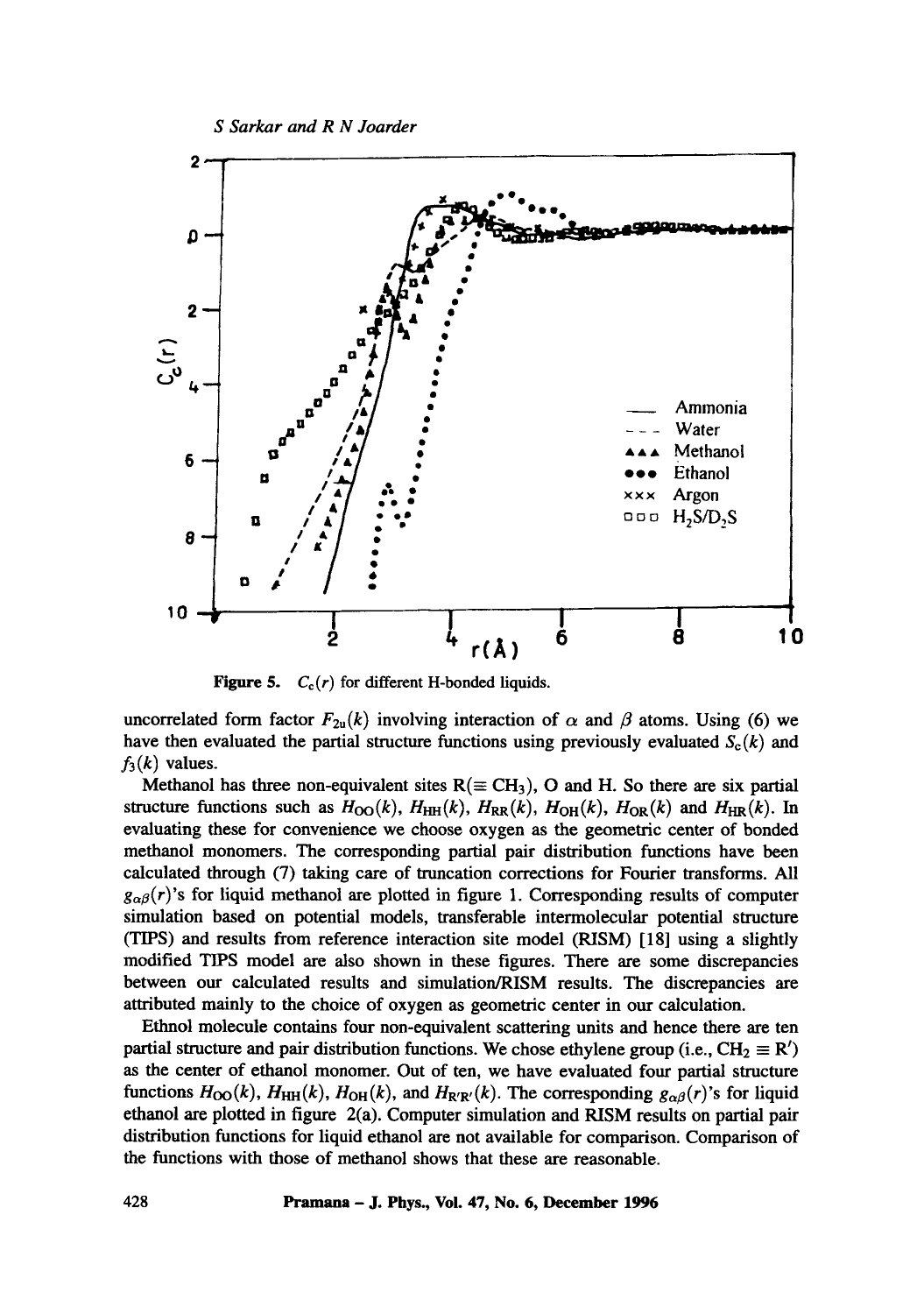

Figure 6. Effective pair potential  $\phi_{\text{eff}}(r)$  of H-bonded liquids: (a) water at 20°C, (b) ammonia at 4°C. Subset:  $\phi_{\text{eff}}(r)$  for large r via MSA of several liquids compared.

Tert-butanol molecule also contains four non-equivalent scattering units and hence it has ten partial structures and pair distribution functions. We have taken conveniently carbon as the center of bonded tert-butanol molecule. We have considered the center structure factor  $S_c(k)$  as the one center hard sphere structure factor given by PY theory [9]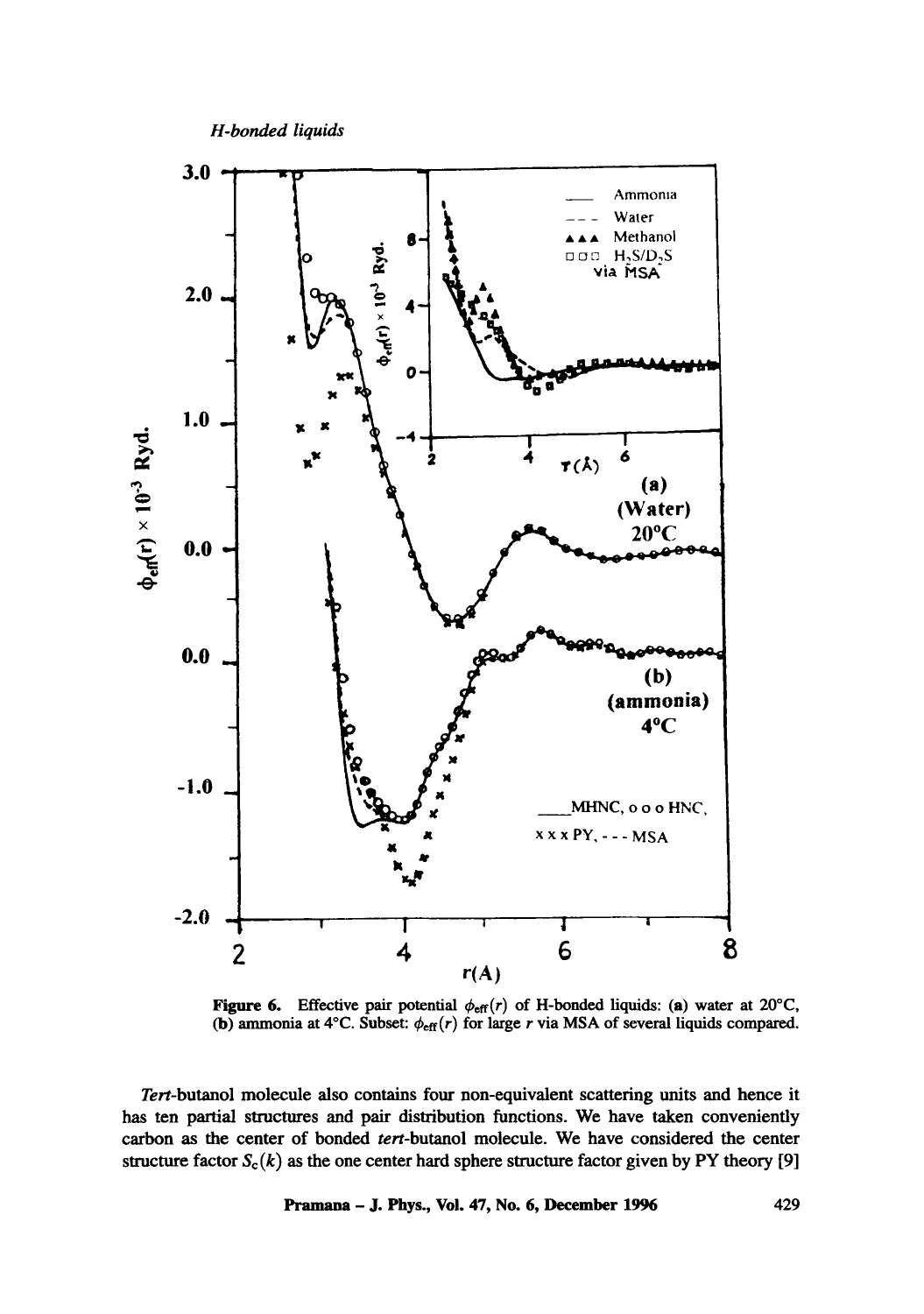with appropriate core diameter  $4.95 \text{ Å}$  [2]. We have calculated four partial structure functions  $H_{\text{OO}}(k)$ ,  $H_{\text{HH}}(k)$ ,  $H_{\text{OH}}(k)$  and  $H_{\text{CC}}(k)$  and four partial pair distribution functions  $g_{\text{OO}}(r)$ ,  $g_{\text{HH}}(r)$ ,  $g_{\text{OH}}(r)$  and  $g_{\text{CC}}(r)$  which are shown in figure 2(b). The results of computer simulations are again not available for comparison. The RISM calculations [19] with van der Waals model fail to reproduce the experimental data and hence not shown here for comparison.

Liquid ammonia is a weakly H-bonded liquid. There are three partial structure and pair distribution functions. Our calculation has been based on the assumption that nitrogen is at the center of ammonia molecule. The evaluated  $g_{NN}(r)$ ,  $g_{NH}(r)$  and  $g_{HH}(r)$  functions are illustrated in figure 3. We have compared our results with simulated  $g_{\alpha\beta}(r)$ 's based on SCF-MO calculations (model-A) potential [20] in figure 3. There is a remarkable agreement between the simulated results and our calculated results based on cluster model. Narten's [21] center-center distribution function  $g_{NN}(r)$  has a splitted peak in the region from  $r = 3.5 \text{ Å}$  to  $r = 4 \text{ Å}$ , which is absent in the calculated and simulated results. Very recently, experiment on isotopic mixtures of hydrogenated and deuterated ammonia has been performed and partial distribution functions could be evaluated [22]. These results are also shown for comparison. It is to be noted that these authors did not separate the intra and inter parts. In  $g_{NH}(r)$  and  $g_{HH}(r)$  curves the inner prominent peaks are intra peaks. It is however seen that the inter distribution functions agree reasonably well with our cluster model results.

We now compare the partial distribution functions  $g_{OO}(r)/g_{NN}(r)$ ,  $g_{OH}(r)/g_{NH}(r)$ and  $g_{HH}(r)$  of these liquids (figure 4). We also show the functions for water at room temperature from ref. [1]. The comparison is expected to bring out the relative strength of H-bonding in these liquids. In figure 4(a) we compare the nature of  $g_{\text{OO}}(r)$  for liquid alcohols and  $g_{NN}(r)$  for liquid ammonia studied here together with  $g_{OO}(r)$  for liquid water from ref. [1]. For water and methanol  $g_{OO}(r)$  and for ammonia  $g_{NN}(r)$  give the distribution of molecular centers. The first major peak of  $g_{OO}(r)$  for water and alcohols lies at about  $r \sim 2.8\text{ Å}$  whereas the first major peak of  $g_{NN}(r)$  for ammonia occurs at about 3.5 Å indicating intermolecular H-bonding. In the calculated curve the first minimum of  $g_{OO}(r)$  for methanol has the value slightly below the zero line and this is probably due to the fact that our choice of center for methanol at oxygen site is only approximate. The functions  $g_{HH}(r)$  and  $g_{OH}(r)/g_{NH}(r)$  give the orientational distribution functions between adjacent molecules. Comparative studies of the nature of these distribution functions for three alcohols, water and ammonia are shown in figures (4b) and (c). For comparison we also show  $g_{HH}(r)$  and  $g_{SH}(r)$  for liquid  $H_2S/D_2S$ at or near the room temperature [23] where H-bonding is known to be absent. Both the distribution functions  $g_{HH}(r)$  and  $g_{OH}(r)$  for water and alcohols show two welldefined peaks which are related to the presence of H-bonds and to the short-range order [6] in the liquid. These characteristics are weakly present in  $g_{NH}(r)$  and  $g_{HH}(r)$  for liquid ammonia. In liquid  $H_2S/D_2S$  these characteristics are practically absent showing the absence of H-bonds. The major peak of  $g_{HH}(r)$  occur at about  $r \sim 2.4$  Å for all the Hbonded liquids studied except ammonia for which a small peak or hump occurs and that too shifted considerably to a larger r. For  $H_2S/D_2S$  there exists no peak at all and distribution function has no substantial oscillations. The first peak of  $g_{OH}(r)$  occurs at r  $\sim 1.65$  Å-1.80 Å for alcohols and water. For ammonia, corresponding  $g_{NH}(r)$  occurs at about  $r \sim 2.2~\text{\AA}$ . For H<sub>2</sub>S/D<sub>2</sub>S system such a peak is practically absent and small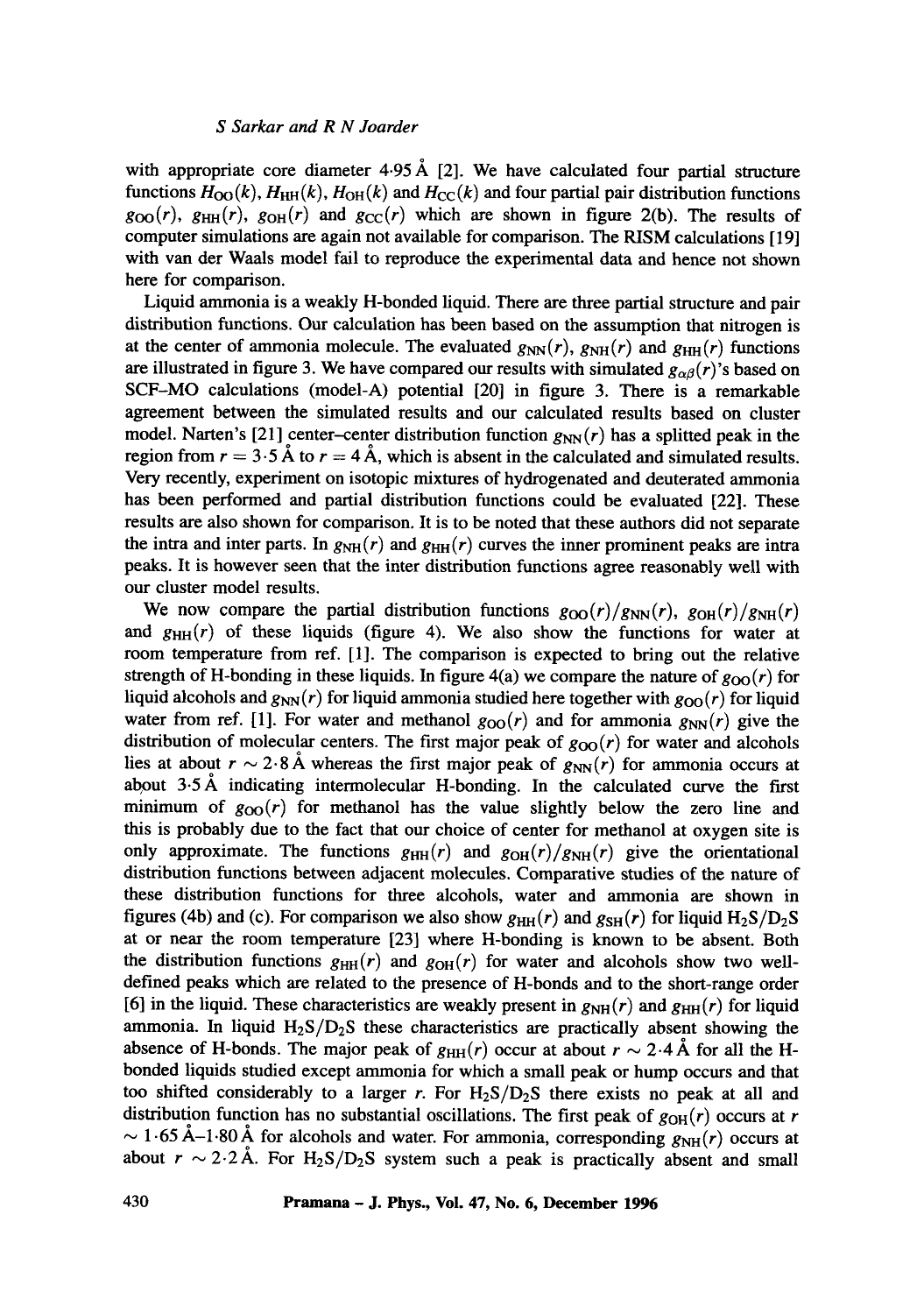oscillations occur at larger r. The distances at which the first peaks of  $g_{HH}(r)$  and  $g_{NH}(r)$ for liquid ammonia occur are larger than that for the other H-bonded liquids discussed. The heights of first peak in these two distribution functions are gradually increasing in the order ammonia  $\lt$  water  $\lt$  methanol  $\lt$  ethanol  $\lt$  *tert*-butanol. As far as the peak heights are concerned it can be concluded that H-bonding is stronger in alcohols than in water and ammonia seems to be weakest. The liquid  $H_2S/D_2S$  is however seen to be almost without any orientational correlations indicating absence of short-range correlations.

The center-center correlations though represent some average intermolecular correlations which yield very useful information about the characteristics of H-bonded liquids. In figure 5 we show the CDCFs for liquid methanol, ethanol, ammonia and water systems [1-3]. This function for a simple liquid e.g., argon is also shown.  $C_c(r)$ 's show special feature of a negative peak at about  $2.8~\text{\AA}$ , the H-bonded O-O distance followed by a positive peak and the function is short-range with no substantial oscillations at large  $r$ . The double peak is only slightly present in ammonia and no such peak exists in a simple liquid like argon. We have also computed this function from the x-ray data of liquid  $H_2S$ [23]. The function is more similar to that for argon.

In figure 6 we have shown the average effective pair potential  $\phi_{\text{eff}}(r)$  for ammonia evaluated from the center-center correlations through the accurate MHNC theory [9]. The results via HNC, PY and MSA theories yield similar characteristic features. The results for room temperature water from ref. [13] are also shown for comparison. For water too the basic features of the potentials are more or less same in all the methods. For water, the potential is characterized by two minima, first minimum being a positive one occuring at  $r \sim 2.8$  Å. This is the position of the RDF first peak. The potential is very different from that for simple liquids. The first minimum in the potential is possibly due to short range hydrogen bonding interaction between neighboring molecules. In ref. [13] it is shown that at about 200°C where most of the H-bonds are broken the potential shows a single minimum at  $r \sim 2.8$  Å (at the position of RDF first peak) somewhat similar to that in simple liquids. The justification of the double minima potential of room temperature water was presented in ref. [13]. It is noteworthy that  $\phi_{\text{eff}}(r)$  for ammonia (4°C) also shows feature like that of water but it is only weakly present evidently showing the weak H-bonding of liquid ammonia.

The MHNC method is not straightforward enough to be easily applicable to liquid methanol and ethanol. We have therefore shown through simple MSA to compare  $\phi_{\text{eff}}(r)$ 's for large r of several H-bonded liquids and also of non H-bonded liquid H<sub>2</sub>S. MSA is also known to yield accurate potential for large r [17]. The  $\phi_{eff}(r)$  values for large  $r$  via MSA are shown in the subset of figure 6. What we find here is that the basic features of the potentials for water and methanol are the same having two minima, the first positive minimum being at  $r \sim 2.8$  Å. For ethanol also the basic feature is the same (not shown). Ammonia has somewhat similar feature at  $r \sim 3.5$  Å. In literature such potential forms are not uncommon. The liquid semimetals with covalent bonds which exhibit shouldered first peak in their structure factors show characteristic humps in their potentials just outside the core at the position of first RDF peak. The feature is however absent in liquid  $H_2S$  for which the potential appears similar to that for simple liquids (e.g. argon). With small oscillations at large  $r$  it is more similar to water potential at high temperature [13].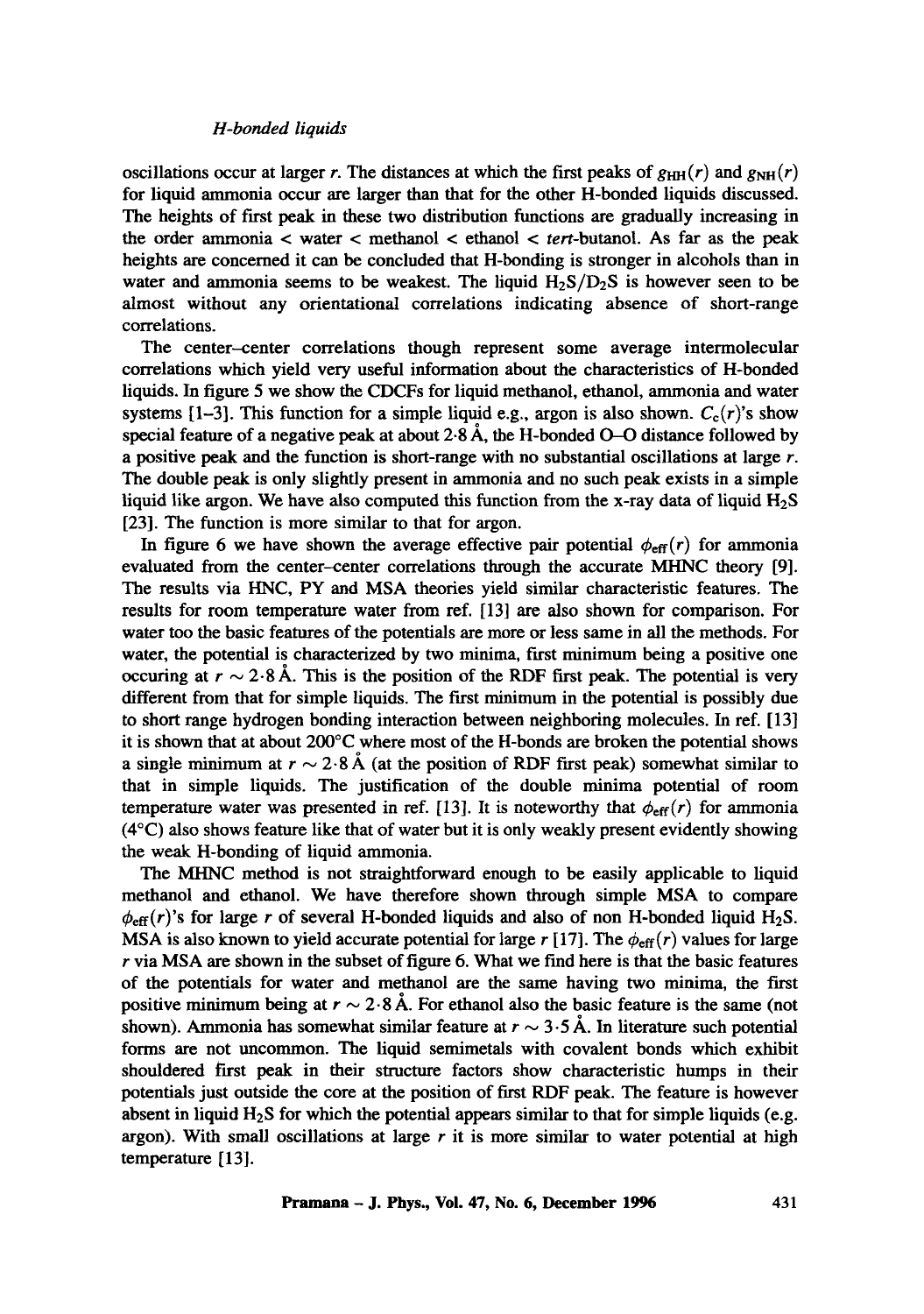# **4. Summary**

The basic information on the equilibrium structure of H-bonded molecular liquid is represented by the partial pair distribution functions, one of them gives the distribution of molecular centers and the others give the orientational correlations between neighboring molecules. In the present work we compute the partial radial distribution functions of a few H-bonded liquids through geometric cluster models and the comparison gives information about the relative strengths of H-bonding features. From the point of view of chemical physics, informations on the variation of these partials as a function of temperature are more important than the values of these partials at a specific temperature state, say room temperature. Integration of the partial pair distribution functions up to their first minima give the average number of associated neighbors.

For simple molecules, the  $g(r)$  formalism is clearly advantageous but as the molecular size and complexity increases, the set of individual partial terms become less informative and it is the behavior of the total molecular units that essentially characterizes the properties of the liquid. The center-center correlations yield characteristic informations. Little work has yet been done on organic liquids of this type but it seems clear that simulation work will be required to provide a physical interpretation of the experimental data in the form which is most appropriate.

We also discuss here a method for finding the average effective intermolecular potential for H-bonded liquids. The curves show that there is some characteristic peculiarity in the average effective intermolecular potential just beyond the core and this feature is totally absent in simple liquids. At high temperature when all H-bonds are broken this feature vanishes [1, 13].

# **Acknowledgement**

The authors are grateful to CSIR, New Delhi and IUC-DAEF, Indore for financial support.

### **References**

- [1] A K Karmakar and R N Joarder, *Phys. Rev.* E47, 4215 (1993) A K Karmakar and R N Joarder, *Chem. Phys.* 183, 11 (1994)
- [2] S Sarkar and R N Joarder, *J. Chem. Phys. 99,* 2032 (1993); 100, 5118 (1994) A K Karmakar, S Sarkar and R N Joarder, J. *Phys. Chem. 99,* 16501 (1995)
- [3] S Sarkar, Ph.D. thesis, Jadavpur University (1996)
- [4] P A Egelstaff, *Adv. Chem. Phys.* 53, 1 (1983) J C Dore, in *Neutron and X-ray Scattering: Complementary Technique,* lOP Conference Series No. 101, (Adam Hilger, Bristol) (pub.), p.1 S H Chen and J Teixeira, *Adv. Chem. Phys.* 64, 1 (1985)
- [5] G Palinkas, E Kalman and P Kovacs, *Mol. Phys. 34,* 525 (1977)
- [6] J C Dote, J. *MoL Struct.* 250, 193 (1991)
- [7] J P Hansen, in *Hydrogen-Bonded Liquids* edited by J C Dore and J Teixeira, NATO ASI series, **392** (Kluwer, Academic, Dordrecht, 1991)
- [8] M Hauglmey, M Farrario and I R McDonald, *J. Phys. Chem.* 91, 4934 (1987)
- [9] P A Egelstaff, *An Introduction to the Liquid State* (Oxford Science Publication, 1994)